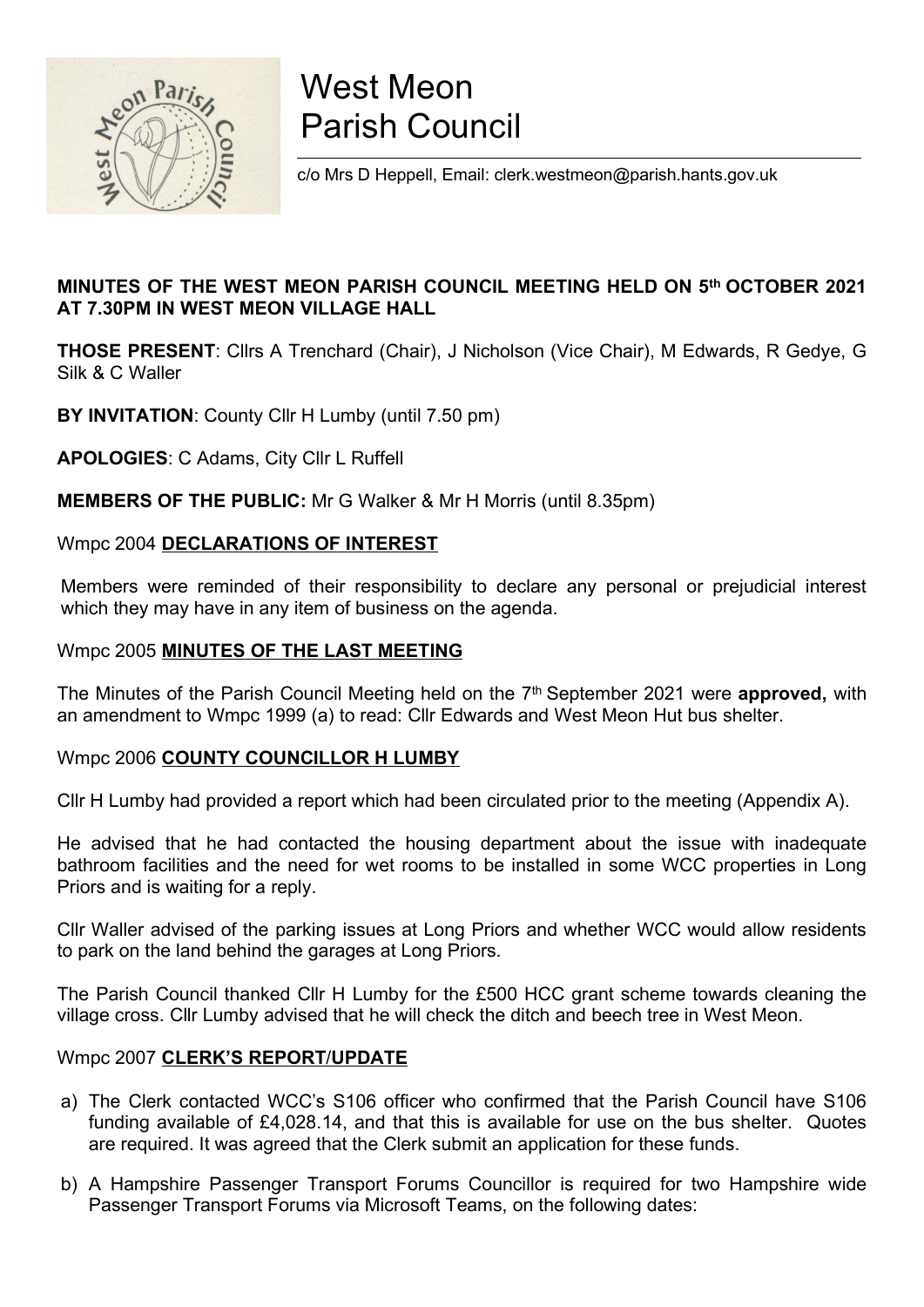- Thursday 14th October 9.45am-12.00 noon and
- Monday 18th October 1pm-3.15pm

Councillors can book their preferred session by 4pm the day before each event by completing the registration form online at: https://forms.office.com/r/NFqH6EHLfX.

c) The Clerk gave an update on Unity Trust banking, advising that any changes in the administration of accounts would require Unity Trust forms to be completed. Online banking would require two councillors to authorise payments and one councillor to put payment forward. The Parish Council auditor advises that these updates should be reflected in changes to the financial regulations.

### Wmpc 2008 MEETING OPENED TO THE PUBLIC

The meeting was opened to the public and representatives of the petanque court proposal addressed the meeting, outlining their proposals for a petangue court on the land to the rear of the sports club owned by West Meon Parish Council. Councillors asked questions about the proposal, the funding, the level of interest in the village, lighting, size, the groundworks that would be required and legal implications.

The organisers advised that the minimum size would be a three 3 lane court and that there are petanque leagues in Hampshire. The petangue court, once established, would be would be under the management of the Sports Club who would undertake its upkeep and licence agreement. The Parish Council advised that they would require more detail on lighting, groundworks and plans, and whether this is a sport that would be of interest to villagers, and publicity would need to be carried out.

It was proposed by Cllr Waller and seconded by Cllr Edwards, and **agreed** by the Parish Council, that Mr Walker would investigate cost estimates, provide drawings to determine whether a petanque court is a viable proposition, and would report this information back to the next Parish Council meeting.

### TO RECEIVE WORKING GROUPS

### Wmpc 2009 PLANNING

### Planning applications

- a) SDNP/21/03882/CND Lion Hill House Alton Road West Meon Petersfield HampshireGU321JF Proposal: Variation of conditions 2, 3 and 4 in relation to application SDNP/20/03665/FUL 12.10.21.It was agreed that there were no objections.
- b) SDNP/21/03187/HOUS 2 Punsholt Farm Cottages Punsholt Lane West Tisted Alresford Proposal: (Amended) Erection of replacement outbuilding and change of use for the area shown as hard standing on the block plan submitted.8.10.21.It was agreed that there were no objections.

### Wmpc 2010 HIGHWAYS AND TRANSPORTATION

a) Helen Ripper from the village has agreed to be a spokesperson liaising with Metis Homes about problems with traffic and construction works.

Cllr Lumby has agreed to check the position of the beech tree and ditch that requires clearing.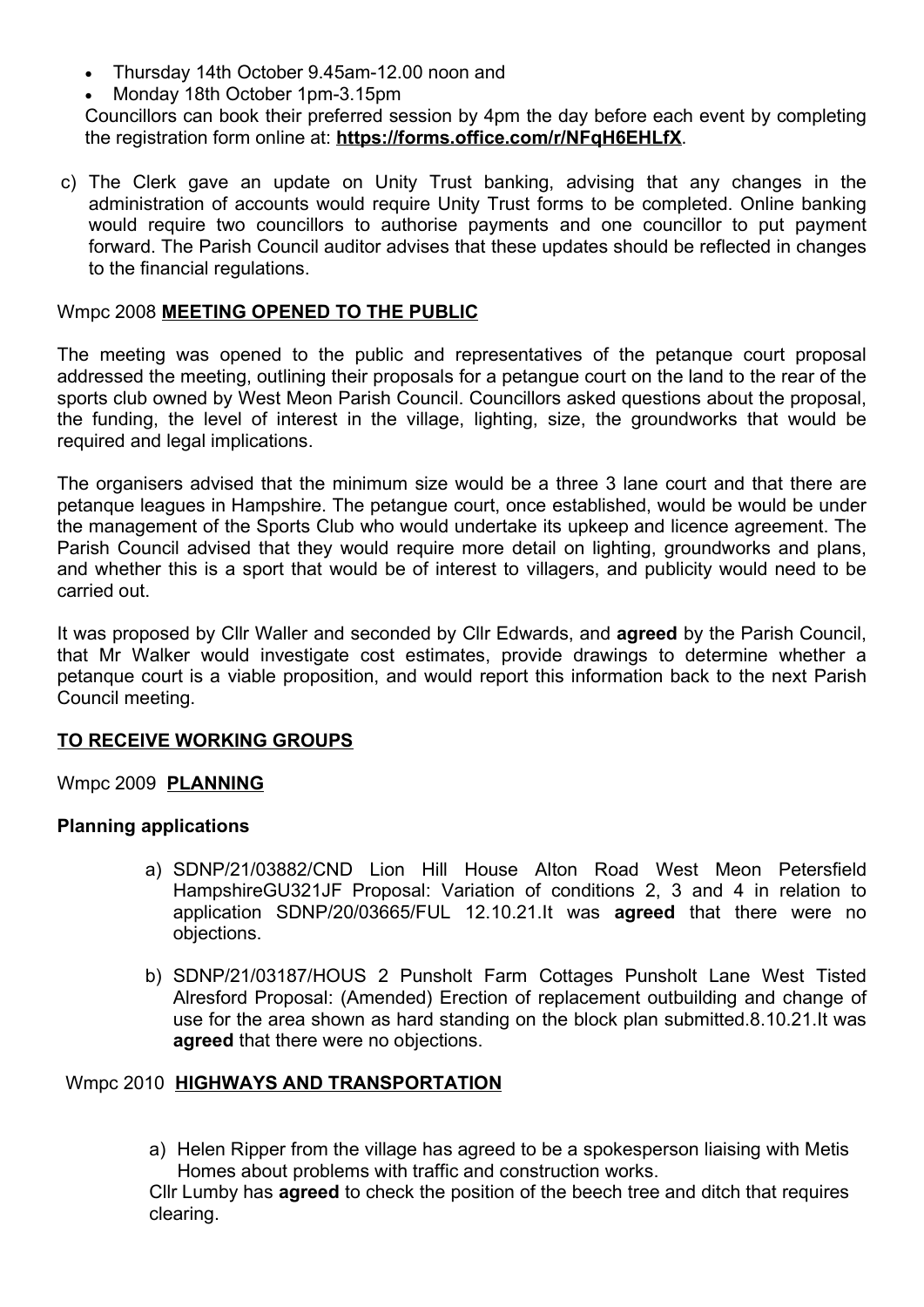b) It was **unanimously agreed** to instruct Silk Services for the replacement bus shelter repairs at West Meon Hut, and the Clerk to submit a grant form for S106 funding for the scheme.

### Wmpc 2011 COMMUNITY, HOUSING AND RECREATION

- a) It was agreed that the name 'Northfields' be forwarded as the name for the Long Priors housing development, reflecting the historic nature of the site.
- b) It was agreed that Metis Homes be requested to hold a public meeting in the village hall every few months to report progress on the Long Priors site and address any parishioners' concerns.
- c) Preparation for the Queen's Platinum Jubilee was deferred until dates of the church fete were agreed.
- d) It was agreed that the Clerk would seek S106 funding for the replacement bus shelter at West Meon Hut.
- e) It was agreed that Cllr Edwards would be authorised to act on behalf of the Parish Council to register land for the Lease agreements with the Village Hall and Rifle Club. The Clerk would write to the Parish Council's solicitors advising them of this matter.
- f) The rifle club thanked the Parish Council for their recent Parish Grant.
- g) It was agreed Mr Bagshaw would fit the parts for the adult gym.
- h) Cllr Waller reported on the walk around the village assets (Appendix C). He advised of the last tree report on the condition of the ash trees on the recreation area in 2017. It was agreed that the report on the ash trees needs updating due to ash die back, and that Arbour Adventure be requested to provide an updated report.

### Wmpc 2012 FINANCE AND ADMINISTRATION

It was agreed to consider additional funding for the firework display at the end of the financial year.

### Schedule of payments

5 th October 2021

| <b>Silk Services</b>                                                          | £1,548.00        |
|-------------------------------------------------------------------------------|------------------|
| West Meon Village Hall                                                        | £56.00           |
| Broxap parts gym                                                              | £78.00           |
| <b>BACS D Heppell salary</b><br><b>Expenses D Heppell</b><br><b>BACS HMRC</b> | £43.18<br>£31.60 |

### Grants Received

HCC towards the cleaning of the cross **E500.00** 

It was resolved that the schedule of payments listed above be approved.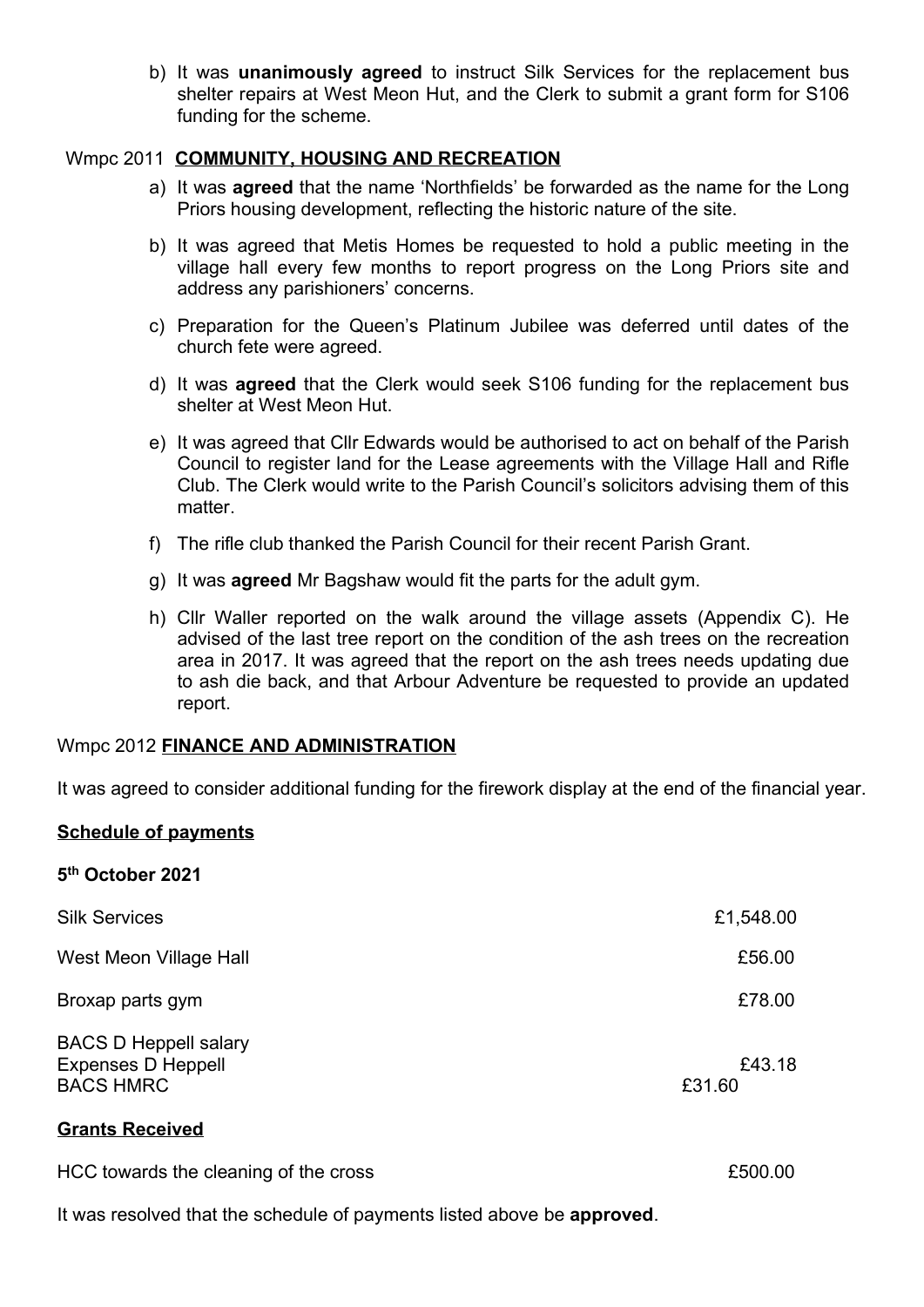### Wmpc 2013 ITEMS TO BE CONSIDERED AT NEXT MEETING

Ditches, petanque, the Queen's Platinum Jubilee, lease agreement, cleaning of the cross, ash trees, recreation ground.

### Wmpc 2014 DATES OF NEXT MEETINGS

Tuesday 2<sup>nd</sup> November 2021, Tuesday 7<sup>th</sup> December 2021, all at 7.30pm in the Village Hall.

Meeting finished at 9.30

pm

Chair ……………………….

----------------------------------------------------------------------------------------------

## Appendix A Winchester City Councillor Report

## 1. Winchester City Councillor Report October 2021

1.Planning and Enforcement

Planning and enforcement within the Winchester district is divided between the parts within the South Downs National Park and the remainder. Each has its own separate local plan and enforcement policy. However, Winchester City Council provides much of the planning and enforcement services within the National Park under a delegation agreement between the two authorities; this arrangement has recently been renewed. Winchester City Council is currently considering a revised local plan and last month published a list of possible development sites across the parts of the district outside the National Park. The allocation of new houses per parish is yet to be revealed. Planning and enforcement were debated at the last meeting of the Winchester City Council. A motion was unanimously passed committing the council to providing sufficient resources to provide more effective enforcement and an efficient and effective planning service. The Council's cabinet have been mandated to come back with new proposals to achieve this.

## 2 .Winchester District Young People's Climate Assembly

Building on the outcomes of The COP26 Summit, various local organisations and the Mayor of Winchester are organising the Winchester District Young People's Climate Assembly. This will bring together participants aged between 16 and 30 for a one-day deliberative event to be held at the University of Winchester on 20th November 2021. The Assembly will work together on a vision for a fair transition to a zero carbon future and on the priority actions needed in Winchester District to get there. Their intention is to give young people from across the district a platform to learn more about what might be done locally to tackle the causes of climate change and shape priorities to deliver a net zero carbon future in a way that is fair to all sections of the community. The organisers are looking to recruit participants for the Assembly from right across the District with an aim of getting three young people aged between 16 and 30 years old from each ward in the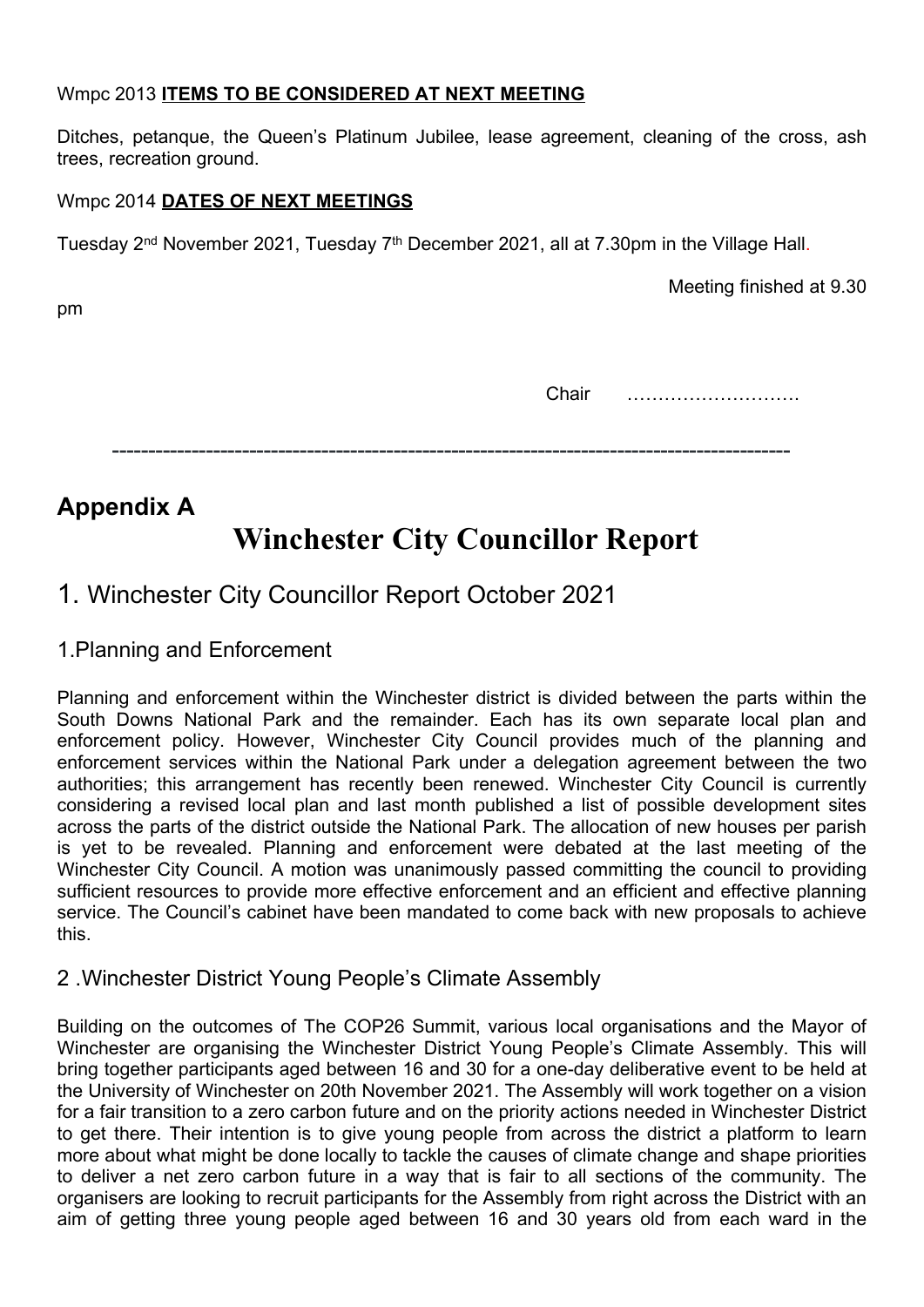District to the Assembly. Anyone interested should visit www.acceler8winchester.org.uk or contact acceler8winchester@gmail.com before 29th October to find out more.

3. Police response to burglaries

Winchester Police have issued a warning after a spate of burglaries across our district in the past week. There were nine reported break-ins, in the city centre, Colden Common, Alresford, and Durley. Power tools, jewellery and cash were taken. As the nights draw in Police Officers are conducting extra patrols to ensure residents' safety. To help them prevent crimes, they have reminded residents of the need to ensure windows and doors are kept locked and to keep an eye on vulnerable neighbours and their properties. Please report any suspicious vehicles or activity to 101, or if you think a crime is occurring, please dial 999. For more information and advice on crime prevention, click here.

### 4. Waste collection

Residents should be receiving new waste collection calendars early in October. Collection dates can also be viewed online on the Winchester City Council website or by clicking herein separate news, Hampshire County Council is lifting the one visit per week limit for residents taking waste to one of the county's 24 household waste recycling centres (HWRCs), although the requirement to book visits online will remain in place for the time being. The new arrangement came into effect on Monday 4 October. Whilst there will be no limit on the number of bookings per week, the County Council requests any bookings made which later are not required, are cancelled so that they can be available to others. Residents can visit the County Council's waste and recycling webpages for further information and to book an appointment.

Laurence Ruffell Hugh Lumby

## Appendix B

## Village Assets October 2021

- 1. Small playground
- 2. Small football nets
- 3. The outdoor gym equipment
- 4. The area used by the school at the recreation ground
- 5. Street lamps
- 6. Benches
- 7. Bushes, Holm oak and grass on the village green
- 8. Two phone boxes
- 9. West Meon tourist board
- 10.Parish Council notice board
- 11.Defibrillator
- 12. The Cross at village green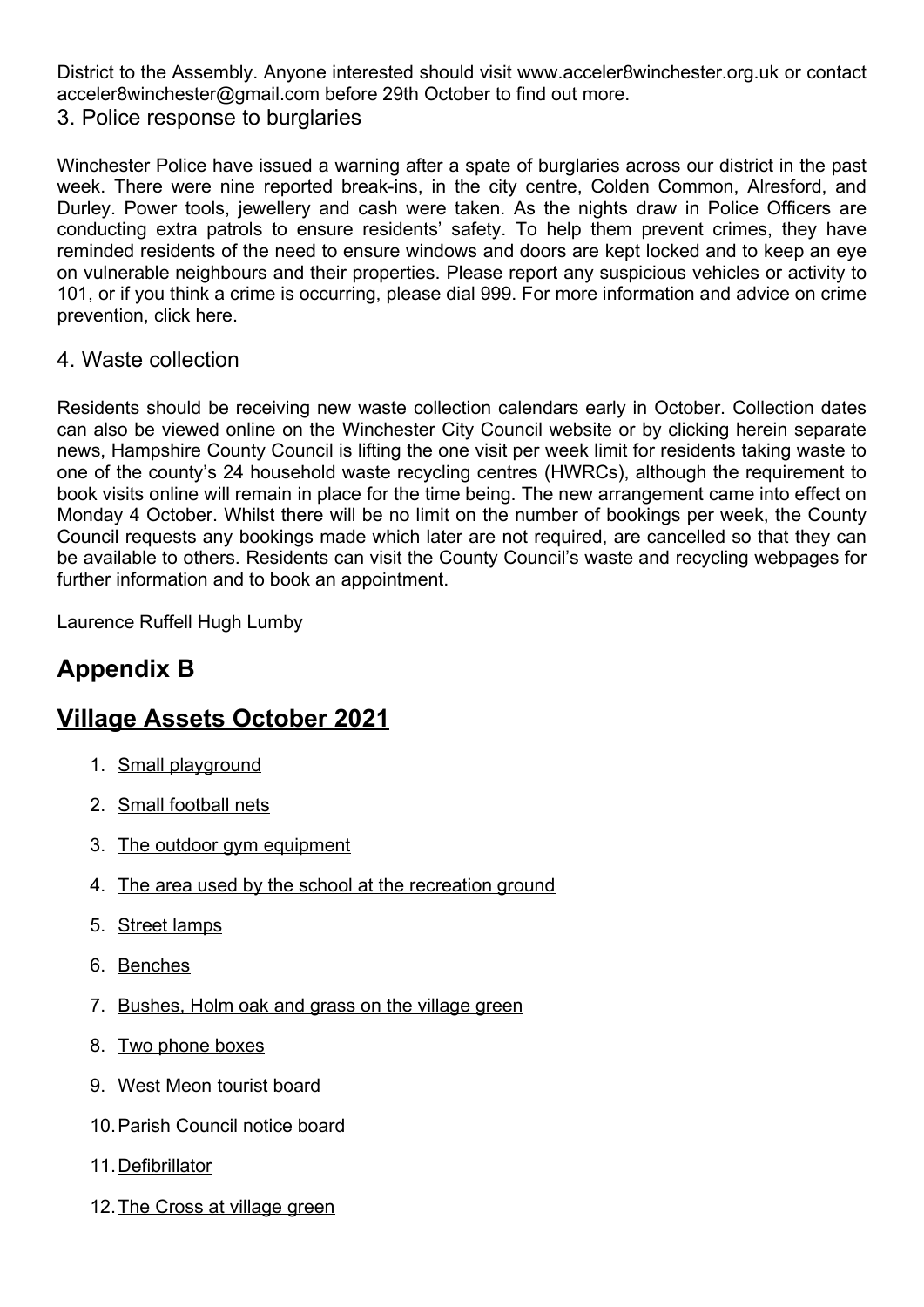- 13.Three bus shelters
- 14.War Memorial
- 15.Play trail at Meonwara
- 16. Recreation ground play equipment
- 17.Recreation ground and trees

## Inspection Report from the Walk Around Village Assets October 11th 2019 by CW

## Actions and monitoring required in bold type

- 1. Write to school to inform them the sand pit has been removed due to deterioration in condition
- 2. WMPC liability sign attached to small play area.
- 3. Repairs to small play area and clearing of vegetation complete
- 4. Playing surfaces need watching over the Winter for badger/rook damage
- 5. Review tree survey of 2017 and remove dead tree/s
- 6. School play area in good condition
- 7. School planted trees growing well strim between trees and remove any dead saplings
- 8. Cross grass area well-kept and bushes controlled
- 9. Holm Oak at Cross has been trimmed to maintain a balance between the tree and local properties
- 10.Phone boxes in good state of repair
- 11.Defibrillator has completed six month check and had new batteries fitted

### 12.Bus shelter in village centre and East End sound, bus shelter at Hut to be re built

- 13.Meonwara play area in good condition
- 14.Lamp posts satisfactory
- 15.Footpaths and Right of Way reported as satisfactory

### 16.War Memorial and The Cross to be cleaned/repaired

- 17.Benches in good order
- 18.Play equipment at recreation ground repaired and safe